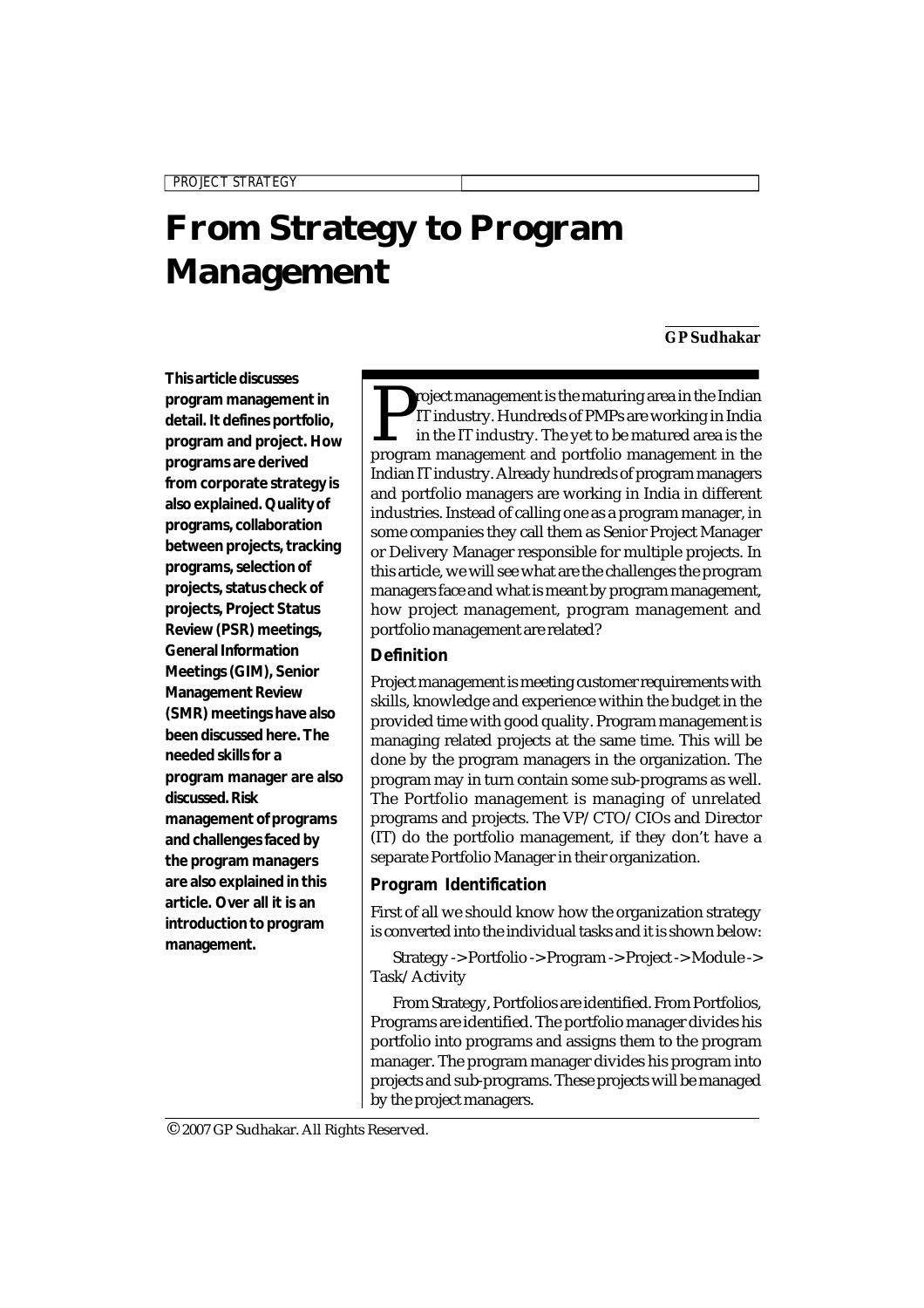*From Strategy to Program Management*

#### **About the Author**

**GP Sudhakar, PMP,** works as Product Manager at Canarys Automations Ltd., Bangalore. He is Project Management Institute, USA certified Project Management Professional (PMP). The author can be reached at purna24@hotmail.com

# **Project Selection**

From the given programs, projects are identified by the program manager. The program manager then chooses the project managers based on the projects. He selects the projects using project selection methods. Sometimes the program manager may act as a project sponsor in some organizations.

## **Individual Project Status Check**

The project manager is responsible for the delivery of the individual project. He plans, executes, monitors and controls the individual project. He is responsible for the success of the project or failure of the project. The Project Status Review (PSR) meetings are useful for checking the project progress. The project manager is responsible for project tracking as well. Individual project managers report their progress to the concerned program manager. The project manager can use Earned Value Management (EVM) techniques to check the deviations in time and cost. He can use network diagrams for scheduling purposes.

## **Monitoring Program Progress**

The program progress is checked by the program manager based on the individual project progress. The General Information Meetings (GIM) are useful for communicating the program progress to the stakeholders. This is done by many well-known product development companies in the mobile phone industry. The Senior Management Review (SMR) Meetings are useful to gather inputs from each project and consolidate them and make a note the progress of the program.

For example, one project may depend on deliverables of another project. The output of a project may be the input to another project. These dependencies need to be checked and tracked by the program manager.

## **Aligning between Projects**

Definitely the program manager has to have information about all the projects in his program. In some organizations, requirements management and feature selection for the product are also part of program management. An example for program may be the development of a mobile phone. The hardware development becomes one project and the software development for the mobile phone becomes another project. However these two projects are related. Hence, it is a program.

## **Risk Management**

There can be risks common to all the projects in the program. These kind of risks can be identified by the program manager and he can assign a risk owner for individual risks. It is easy to track if we identify the risks at the program level itself. Risk identification is a continuous process. The program manager is responsible for any cost and schedule over runs of the program. That's why he has to track the respective projects closely and ensure the timely completion of the projects of the program. The quality of the program depends